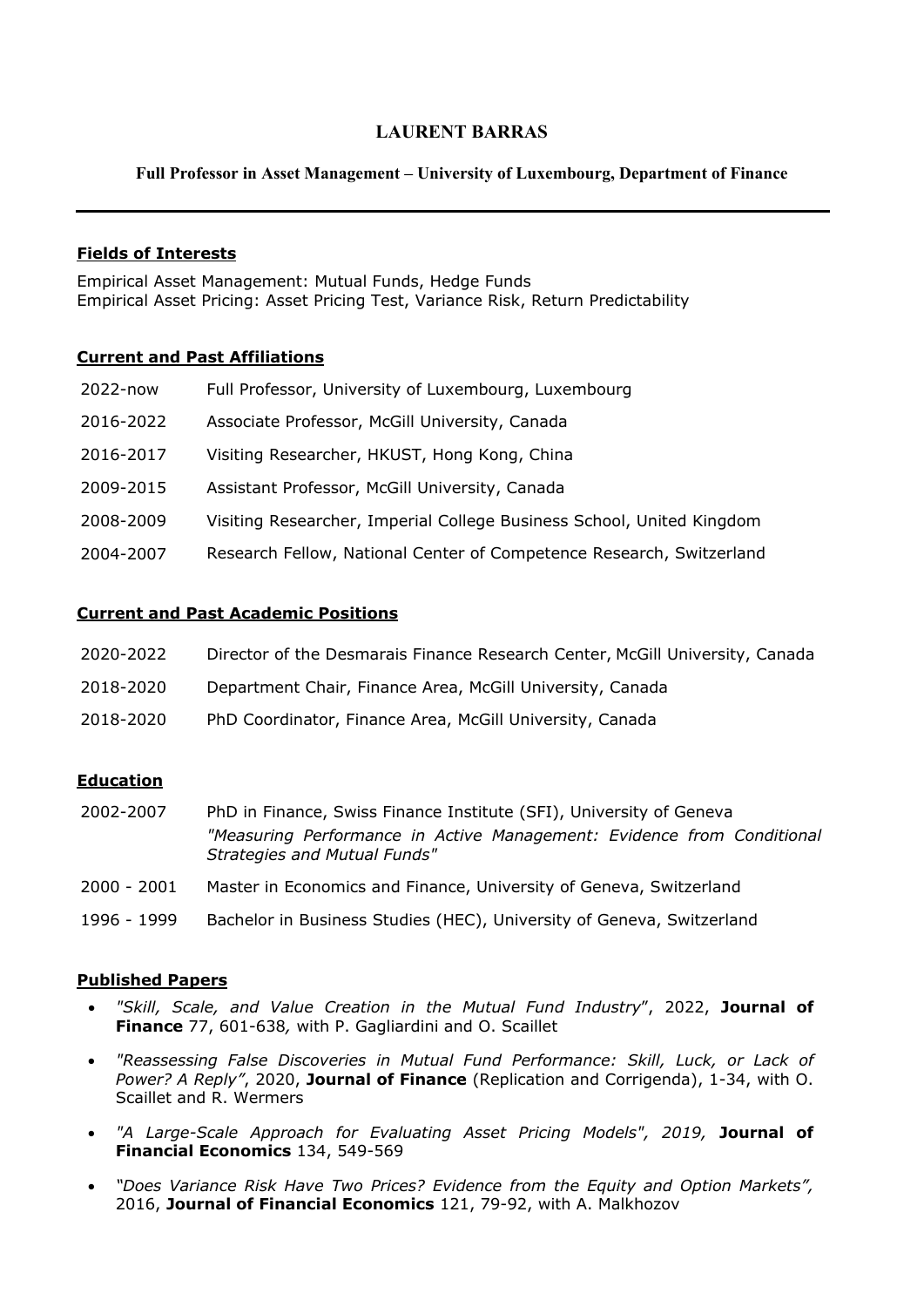- *"Hedge Fund Return Predictability Under the Magnifying Glass"*, 2013, **Journal of Financial and Quantitative Analysis** 48, 1057-1083, with D. Avramov and R. Kosowski
- *"False Discoveries in Mutual Fund Performance: Measuring Luck in Estimated Alphas"*, 2010, **Journal of Finance** 65, 179-216, with O. Scaillet and R. Wermers
- *"International Conditional Asset Allocation Under Specification Uncertainty"*, 2007, **Journal of Empirical Finance** 14, 443-464
- "*How to Diversify Internationally? A Comparison of Conditional and Unconditional Asset Allocation Methods",* 2003, **Financial Markets and Portfolio Management** 17, 194- 212, with D. Isakov

## **Awards**

- Best Teaching Award, Master in Finance (MMF), Mcgill University, 2020-2021
- Desmarais Faculty Scholar Award, Mcgill University, 2018-2021
- Best Asset Pricing Paper Award at the 2022 Annual Conference of the French Finance Association for *"Evaluating Hedge Fund Performance when Models are Misspecified"*
- Swiss Finance Institute/Banque Privée Espirito Santo Outstanding Paper Prize for *"False Discoveries in Mutual Fund Performance: Measuring Luck in Estimated Alphas"*

#### **Grants**

- 2020 SSHRC Individual Research Grant
- 2018 CDI Research Grant (with A. Malkhozov and G. Rousselet)
- 2016 SSHRC Individual Research Grant
- 2016 CDI Research Grant (with A. Ardia, P. Gagliardini, and O. Scaillet)
- 2013 CDI Research Grant (with A. Malkhozov)
- 2011 SSHRC Individual Research Grant
- 2011 FQRSC New Researcher Grant
- 2008 Grant for Advanced Researcher, Swiss National Science Foundation
- 2007 Grant for Young Researcher, Swiss National Science Foundation

## **Press Articles and Interviews**

- *Interview on the Mutual Fund Industry with Jan and Caroline Bolmeson for their blog Rikatillsammans on personal finance, May 2, 2021 [\(link to video\)](https://www.youtube.com/watch?app=desktop&v=hACBzZ5HBTQ&t=3454s)*
- *"Is Hedge Fund Performance Driven by Changing Market Conditions? " , ClearFacts, April 1, 2011*
- *"Is Performance Worth the Price",* National Post, July 29, 2010
- *"L'Industrie des Fonds Devra Réduire ses Coûts",* Bilan Magazine, January 2010
- *"Analyse de Performance: Les Limites du Ratio de Sharpe",* L'Agefi Magazine, Haute Finance, Fall 2004
- *"Comment Peut-on Manipuler le Ratio de Sharpe?",* L'Agefi, April 28, 2004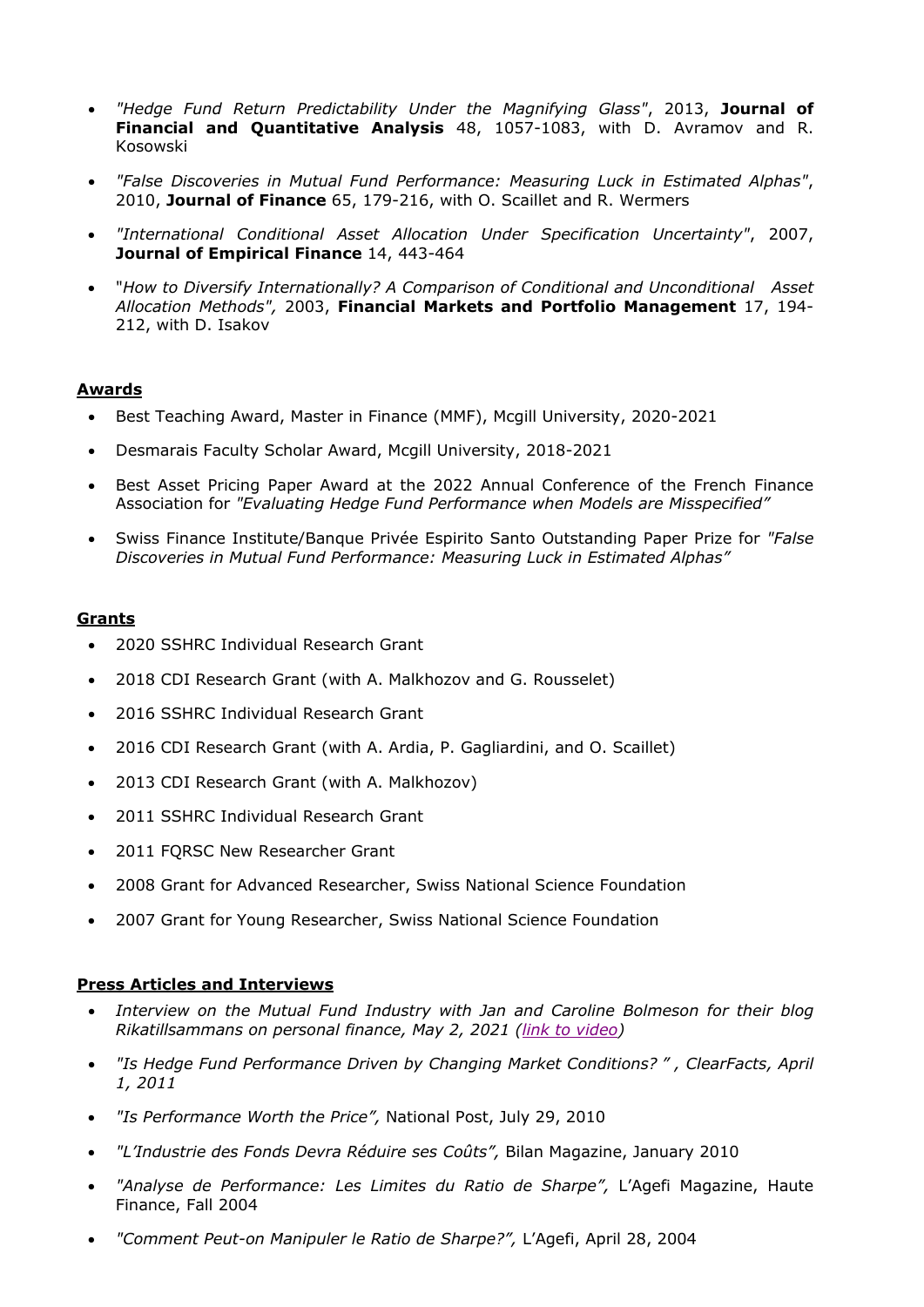## **Media Appearances**

- *"Le Débat entre Gestion Active ou Passive est Large et Passioné"*, AGEFI, September 17, 2019, Elsa Floret
- *Des Fonds Communs Sans Danger (ou Presque)"*, Finance et Investissement, September 1, 2015, Claude Dostie Jr
- *"Approche Toujours Controvée"*, Finance et Investissement, November 15, 2014, Yan Barcelo
- *"And the Next Star Fund Manager is…"*, Wall Street Journal, January 17, 2014, Joe Light
- *"Almost No One Can Beat the Market "*, Market Watch (Wall Street Journal), October 25, 2013, by Howard Gold
- *"Twisting the Facts on Active Management"*, Financial Times, May 11, 2010, by Richard **Stott**
- *"Case for Active Management is Actually Strong"*, Financial Times, May 2, 2010, by Christophe Boucher and Bertrand Maillet
- *"Active Managers: Lucky, Skilful, or Useless?"*, Financial Times, October 21, 2009, by Pauline Skypala
- *"Going Ape",* Forbes 2009 Investment Guide, December 8, 2008, by Zack O'Malley Greenburg
- *"The Prescient are Few",* New York Times, July 13, 2008, in the Hulbert Financial Digest
- *"Les Gérants de Fonds ne Créent pas de Valeur, Répètent les Chercheurs",* Le Temps, November 24, 2008, by Myret Zaki

#### **Teaching Experience**

| <b>Since 2019</b> | McGill University, Canada<br>• Applied Investments (Undergraduate)<br>• International Capital Markets (MBA Japan)              |
|-------------------|--------------------------------------------------------------------------------------------------------------------------------|
| <b>Since 2016</b> | McGill University, Canada<br>• International Capital Markets (Master in Finance (MMF))                                         |
| <b>Since 2009</b> | McGill University, Canada<br>• Capital Markets and Financial Institutions (Undergraduate)<br>• Money and Capital Markets (MBA) |

#### **Refereeing Activities**

Journal of Finance, Journal of Financial Economics, Review of Financial Studies, Journal of Financial and Quantitative Analysis, Management Science, Review of Finance, Review of Asset Pricing Studies, Journal of the American Statistical Association, Journal of Econometrics, Journal of Financial Econometrics, Journal of Applied Econometrics, Journal of Business and Economic Statistics, Journal of International Money and Finance, Journal of Banking and Finance, Journal of Empirical Finance, Journal of Financial Services Research